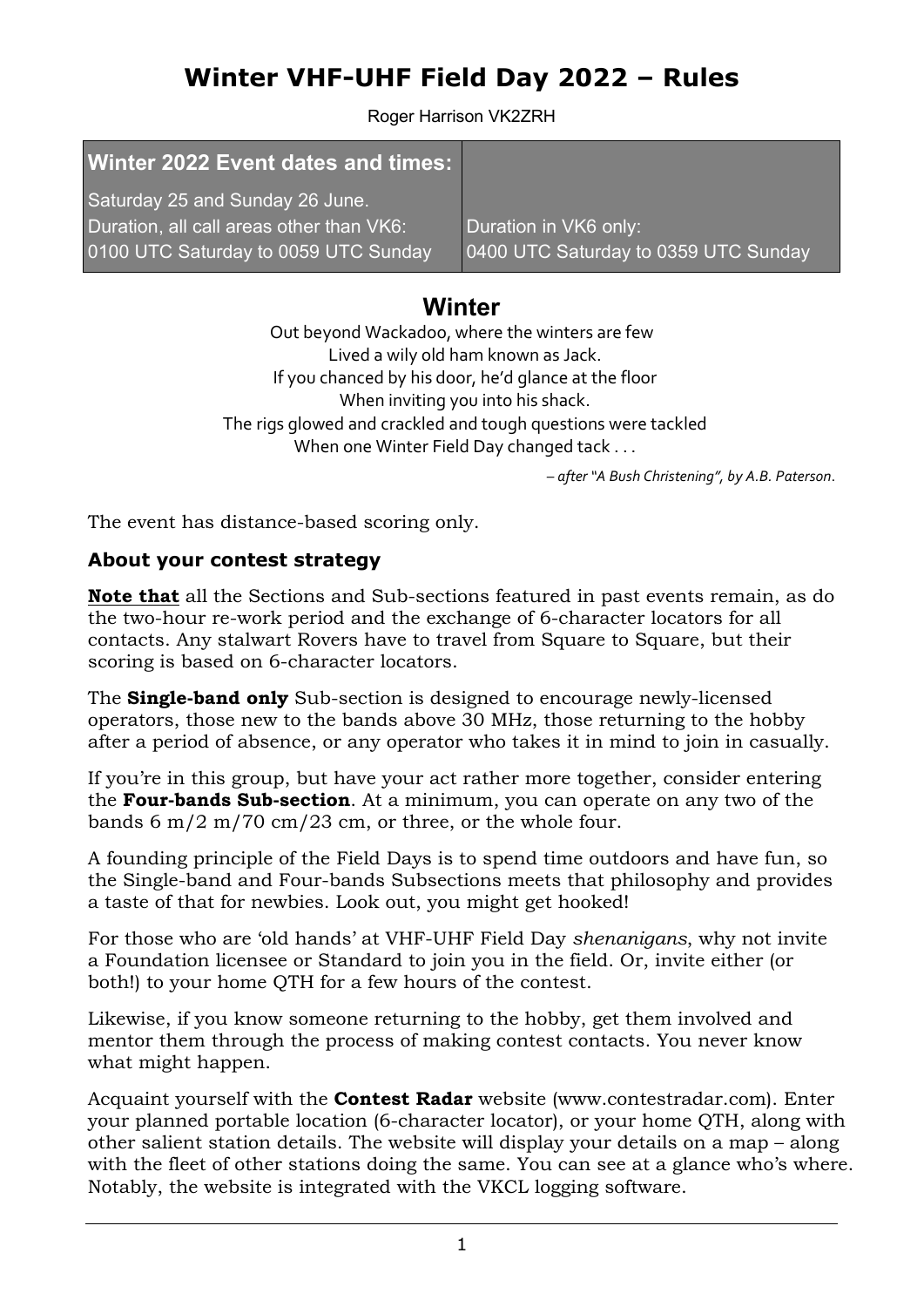## THE RULES

### **Sections**

A: Portable station, single operator, 24 hours (A1) OR 8 hours (A2).

B: Portable station, multiple operators, 24 hours (B1) OR 8 hours (B2).

C: Home station, 24 hours (C1) OR 8 hours (C2).

D: Rover station, 24 hours (D1) OR 8 hours (D2).

Note that 8 hours means any period up to 8 hours (but the period must be contiguous); i.e. you can submit a log for a few contacts (even just one!). Likewise, "24 hours" means any period of more than 8 hours and up to 24 hours.

### Sub-sections

(a) Single-band only: any single band permitted on the operator's licence.

(b) Four-bands:  $6 \text{ m}/2 \text{ m}/70 \text{ cm}/23 \text{ cm}$  – any two, up to the four – only.

(c) All-bands: all bands 50 MHz-up permitted on the operator's licence.

For a variety of reasons, the use of non-voice digital modes for contacts is up to operators, but there is no longer a Sub-section in the contest and separate logs, scored separately, are no longer required.

Stations entering the all-bands sub-section cannot enter additional logs for the four-bands or single-band sub-sections.

A station operating on any number of bands cannot enter the single-band section for each band they use. That's not in the spirit of this section!

## General Rules

There are no Divisions.

A Square refers to the Maidenhead Locator system definition, as denoted by the 4-character locator. This matters to Rovers, but no-one else.

All stations are required to exchange Sub-Square locations (i.e. the 6-character locator).

### Operating periods:

Stations may elect to enter either a 24-hour section or an 8-hour section, but not both. Those stations entering the 8-hour sections may operate for more than eight hours, and nominate which 8-hour period they wish to claim for scoring purposes, but the 8-hour (or lesser) period submitted has to be contiguous.

### Rover stations:

The Rover section is for all portable or mobile stations that operate from more than two Squares, (as specified by a 4-character locator) or that change Squares more than twice; i.e. Square A to Square B to Square C, etc, or A-B-A-B etc. However, a station in the field that is not entering as a Rover may move from Square A to Square B and return to Square A; e.g. to check another site (which may prove no good) then return to the original site.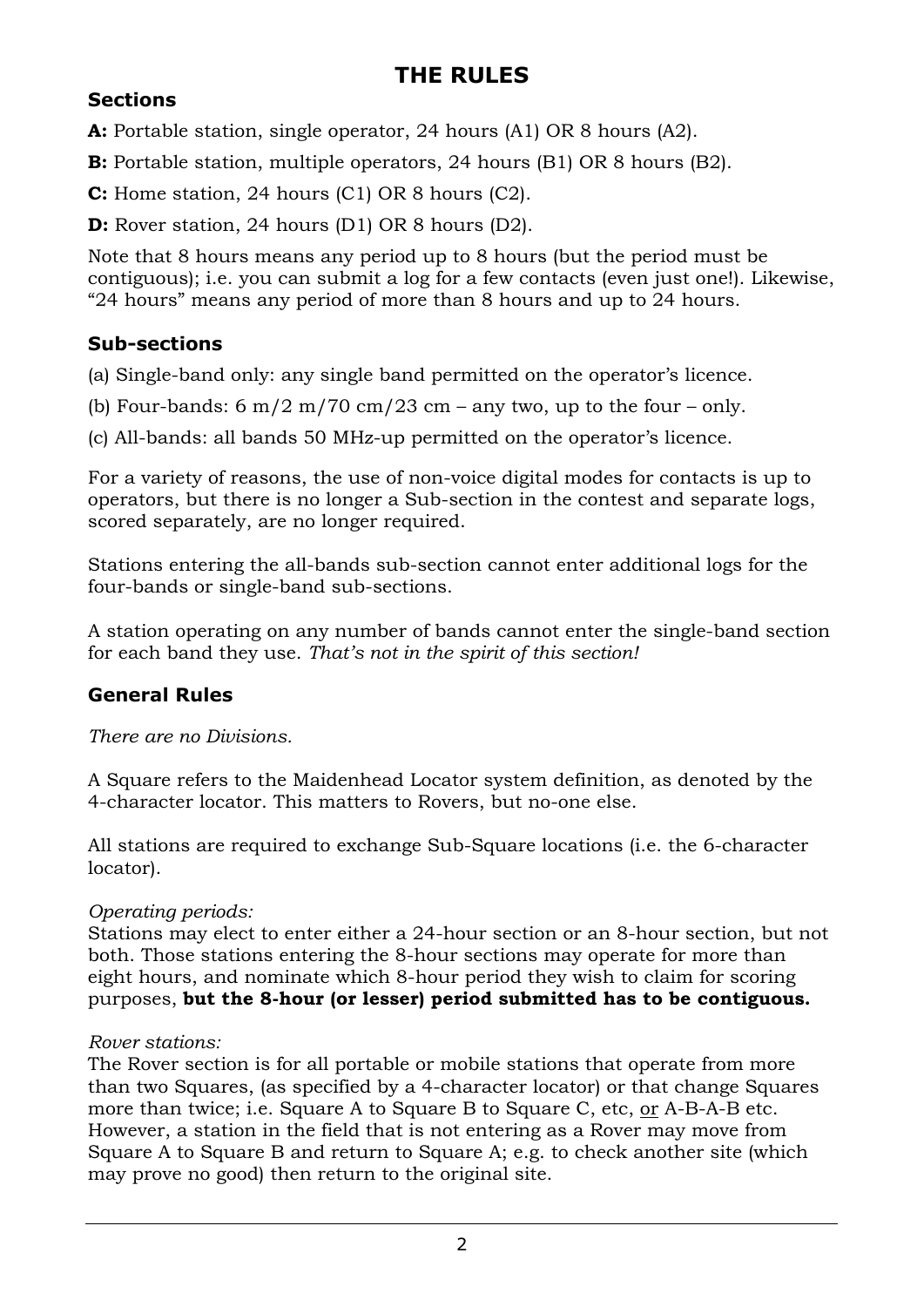### Entering more than one section:

If a Portable or Rover station spends part of the contest period operating from their home station, they may also enter the Home station section.

### Two operators:

If two operators set up a joint station with shared equipment, they may choose to enter Section A or C as separate stations under their own callsigns, or Section B under a single callsign. If they enter as separate stations, they may not claim contacts with each other.

### Multi-operator stations:

Portable stations with more than two operators must enter Section B under one callsign. Operators of stations in Section B may not make contest exchanges using callsigns other than the club or group callsign.

Home stations may enter as a multi-operator station, but only one callsign can be used, and only one operator at any one time.

### Operating Rules

One callsign per station. Operation may be from any location. A station is portable only if all of its equipment is transported to a place that is not the normal location of any amateur station. You may work stations within your own locator Square.

Portable stations may change location during the Field Day, provided that the station is dismantled and reassembled at each move.

Repeater, satellite, EME or crossband contacts are not permitted.

Except for CW, no contest operation is allowed below 50.150 MHz. Recognised DX calling frequencies must not be used for contest activity. Suggested procedure for SSB stations is to call on .150 or higher on each band, and QSY up to make the contest exchange.

### About Contest Exchanges

For a valid contact, operators must exchange RS or RST reports, a serial number, and your **6-character** Maidenhead locator (the Sub-Square). The Maidenhead locator is optional if it has already been exchanged in a previous contact during the Field Day and neither station has moved since then.

For digital contacts, as RS or RST reports plus serial number make for a cumbersome exchange, it is sufficient to exchange callsigns and 6-character locators, plus two further digits that cannot be predicted by the other station.

This is similar to the practice used in the annual Ross Hull contest. However, when compiling your log to enter the contest, include a unique serial number for each successful contact.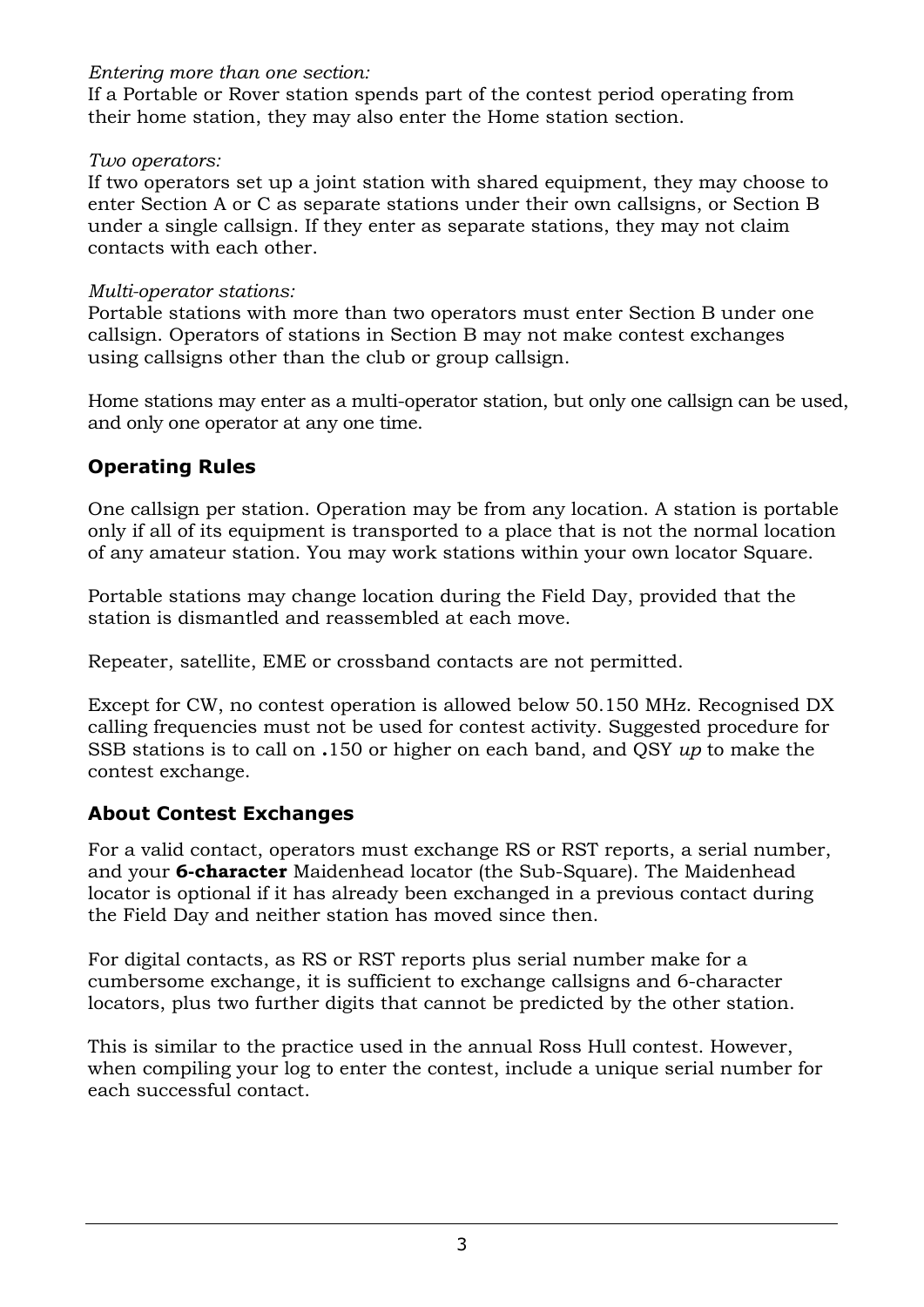### Repeat Contacts – Re-work Period

Stations may be worked again on each band after two hours have elapsed. If either station moves to a new location in a different Square, repeat contacts may be made immediately.

If the station moves back into the previous locator Square, the re-work period limit of two hours still applies to stations worked from that Square previously.

### Your Log

Your log should cover the entire operating period and include the following information for each contact: UTC time, Frequency, Station worked, Serial numbers and locators exchanged.

- All-band stations cannot submit a separate log for a single-band or four-band entry.
- Logs for a single-band operation must not include any contacts on other bands.
- Logs for a four-band operation must not include any contacts on other bands.

#### **Scoring**

All contacts are scored on the basis of one point per kilometre, multiplied by the scoring Multiplier for each band in Table 1, with points/100 km applied after 700 km for 6m, 2m and 70cm, to 'flatten' scores for DX experienced under enhanced propagation conditions. A 200 km contact on 432 MHz would be 200 x 2.7 = 540 points. A 1000 km contact on 50 MHz would be 703 x  $1.7 = 1195.1$  points<sup>1</sup>. (The score is rounded up to the nearest point). For Single-band and Four-bands entrants, note that the Multiplier for 6m is greater than that for 2m!

The distance error of using Sub-Square (6-character) locators is small and accuracy is sufficient for the purposes of this event. Distance is calculated from the Sub-Square centre.

| <b>Band</b>         | <b>Multiplier</b> | <b>Distance Scoring</b>                                             |
|---------------------|-------------------|---------------------------------------------------------------------|
| 50 MHz              | 1.7               | 1 point / km to 700 km; thereafter 1 point / 100 km or part thereof |
| 144 MH <sub>7</sub> | 1.0               | 1 point / km to 700 km; thereafter 1 point / 100 km or part thereof |
| 432 MHz             | 2.7               | 1 point / km to 700 km; thereafter 1 point / 100 km or part thereof |
| 1296 MHz            | 3.7               | 1 point / km                                                        |
| 2.3/2.4 GHz         | 4.4               | 1 point / km                                                        |
| 3.4 GHz             | 5.4               | 1 point / km                                                        |
| 5.7 GHz             | 6.4               | 1 point / km                                                        |
| $10$ GHz            | 7.4               | 1 point / km                                                        |
| 24 GHz & up         | 10                | 1 point / km                                                        |

#### Table 1

Total the scores for the band or bands used.

#### Submitting Your Logs

For direct import into log checking software with no transcription, **logs in ASCII** text format, as produced by VKCL, are preferred now. No cover sheet is required with VKCL logs as the program generates them for you.